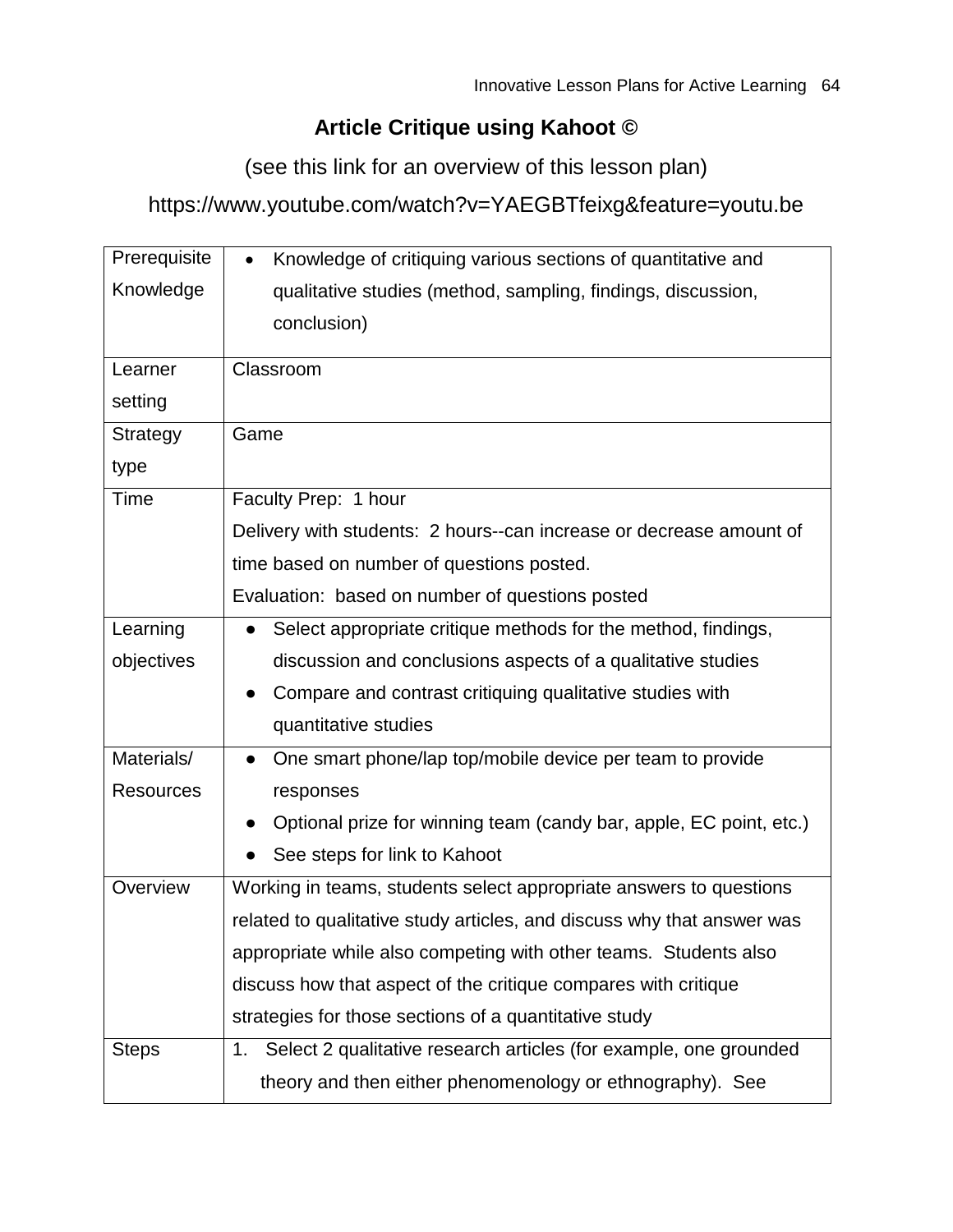suggested articles in additional materials at end of lesson plan. Have students read article before coming to class.

- 2. Design 3 to 5 multiple choice or true/false questions per section for each article. Include terminology and areas to critique such as purposive sampling, saturation, semi-structured interviews, focus groups, naturalistic observation, rigor, transferability, themes, data analysis, use of demographics or tables in the study to display findings, outliers, limitations, etc. and any other terms specific to qualitative research.
- 3. Create free Kahoot account at <https://kahoot.com/>
	- a. Click on sign up
	- b. Click on "As a teacher"
	- c. Follow prompts (school, user name, email address, password) to create account.
	- d. Click on three lines in purple box to create a new Kahoot, then click on New K!
	- e. Upload questions into Kahoot (after creating an account). Label each question by author: question. (see attachment for sample questions). Set time for each question to 120 seconds.
- 4. Show class how to do Kahoot with a practice quiz. Use non class related content for quiz (such as local college mascots, names of songs and artists, etc.) Remind students that points are not just based on being correct, but on speed in which they answer questions.
- 5. Once class is comfortable with using Kahoot, start on quiz on articles.
- 6. After each question is answered, discuss why Multiple Choice options were either correct, or incorrect.
- 7. After discussing answers to each question, ask how the critique would be different for a quantitative study. For example: after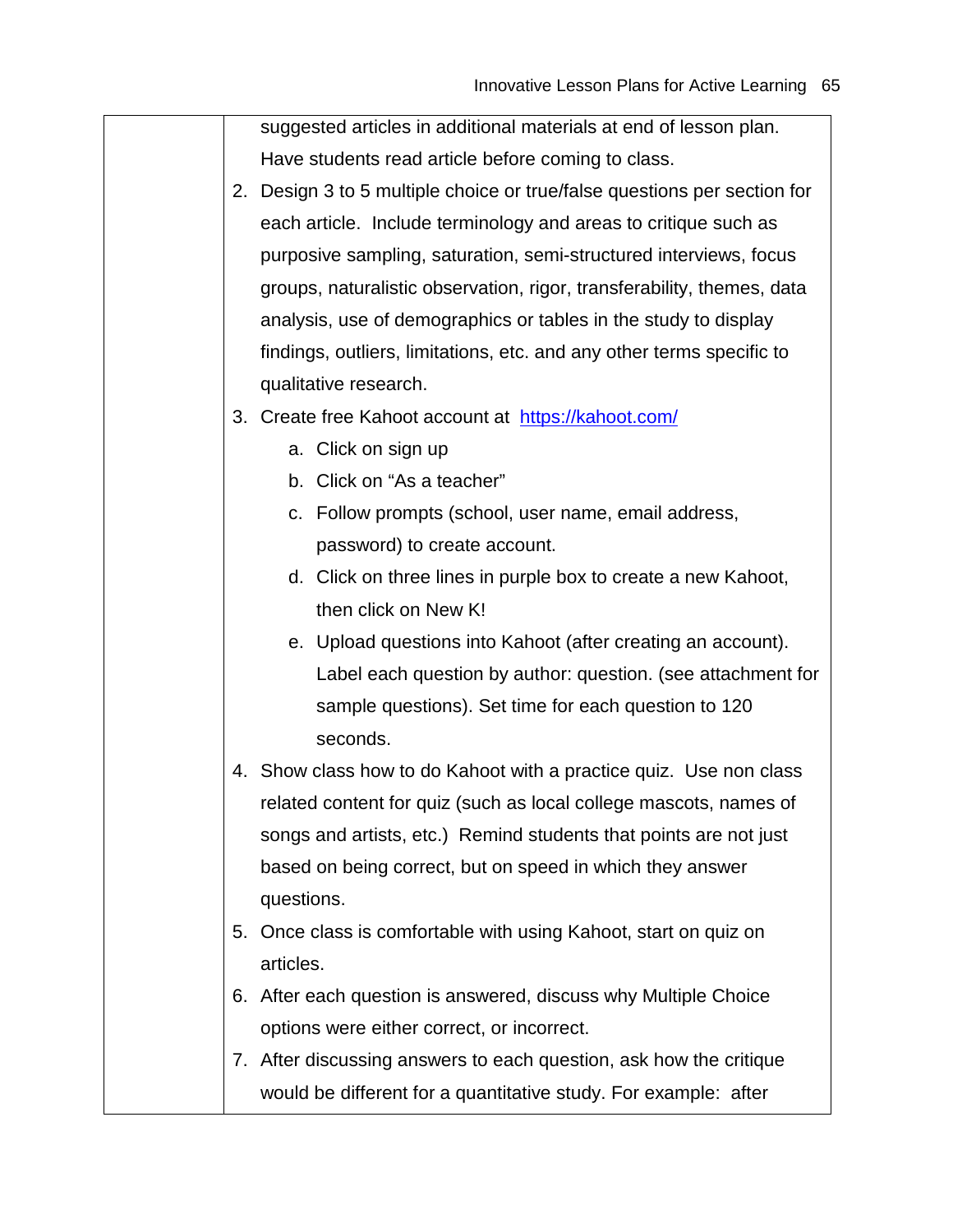|                  | discussing Kahoot question about purposive sampling, ask about        |
|------------------|-----------------------------------------------------------------------|
|                  | different types of sampling for quantitative studies (convenience,    |
|                  | random, random stratified, etc.)                                      |
|                  | 8. Allow approximately 5-7 minutes per question for discussion, and 2 |
|                  | minutes for students to answer each question.                         |
| <b>Materials</b> | Each team needs one person with a smart phone or lap top to provide   |
|                  | response to question using Kahoot website (https://kahoot.com).       |
|                  | Suggest also having a small prize for the winning team (candy bar,    |
|                  | apple, EC point, etc.)                                                |
| Evaluation       | Low stakes, informal using scores on Kahoot                           |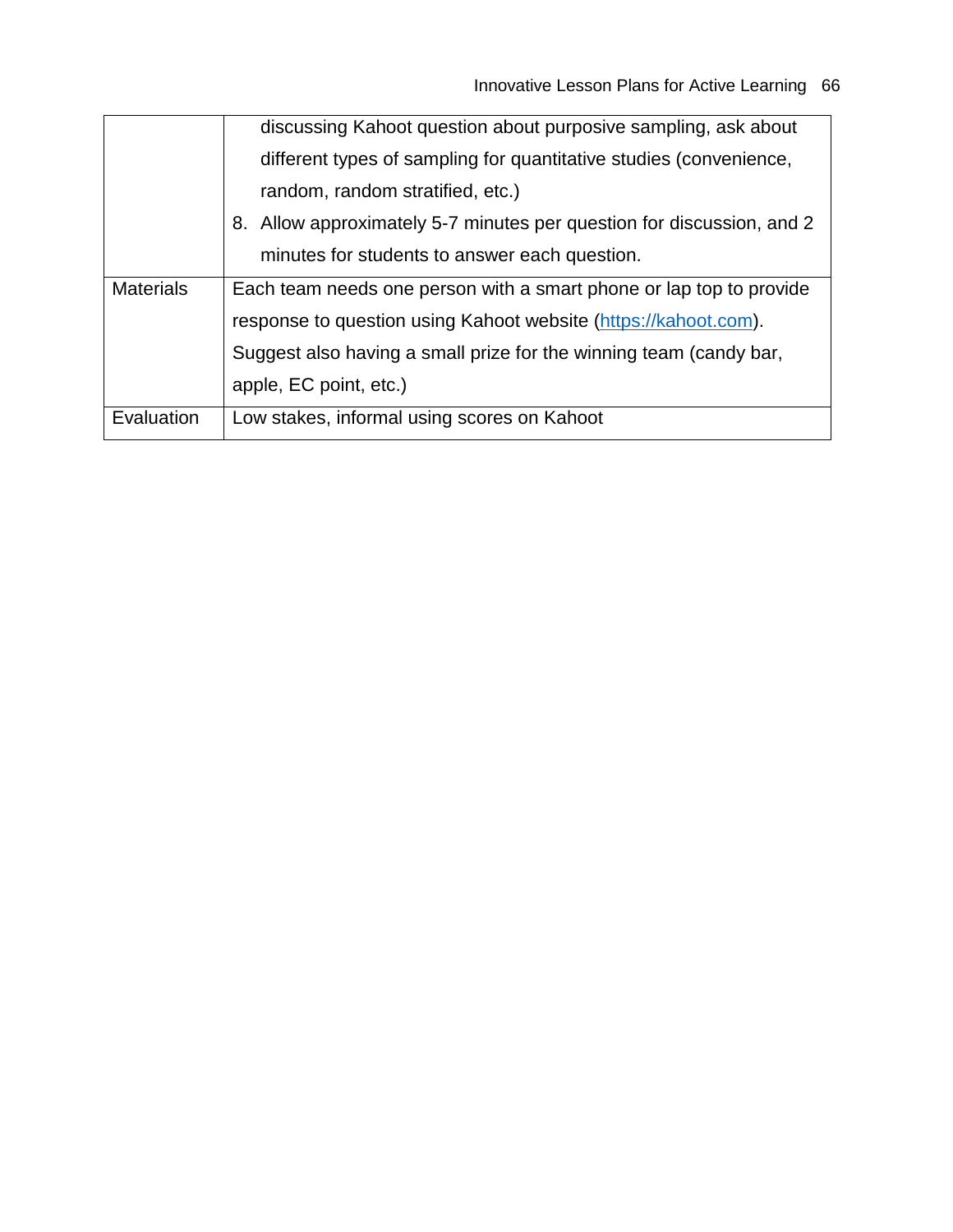Article Critique Using Kahoot: Sample questions and articles (correct answer bolded)

**Article 1** (phenomenology)

Hallrup, L., Albertsson, D., Tops, A., Dahlberg, K., & Grahn, B. (2009). Elderly women's experience of living with fall risk in a fragile body: A reflective lifeworld approach. *Health and Social Care in the Community, 17*(4), 379-387.

Question 1: Sampling Question: What type of sampling is used in this article?

- 1. Purposive
- 2. Theoretical
- 3. Random
- 4. **1 & 2**

*Discussion: Does the fact that these women were already in a fall and fracture prevention program skew the data?*

The informants were 13 women aged 76–86, living in their own homes in rural areas. The women had a high risk of fall and fracture, due to their gender, high age and a history of fragility fractures (Cummings et al. 1995, Albertsson et al. 2007). All the women had participated in a voluntary hip fracture prevention programme since 2002.

The women underwent a heel bone mineral density scanning, and were given the scanning results in a letter together with written fall and fracture preventive advice, such as daily outdoor walks, physical training at home or in group…. The informants were selected by purpose sampling to create variation in both number of clinical hip fracture risk factors (Albertsson et al. 2007), walking capacity, mobility change and degree of participation in the fracture prevention programme. Women in wheelchairs, those who only walked indoors or had obvious memory impairment were excluded. Fifteen women were contacted by telephone in 2004 (by D.A.), and 13 of them agreed to participate.

Ask if there are any other questions related to the question and options in the Kahoot question.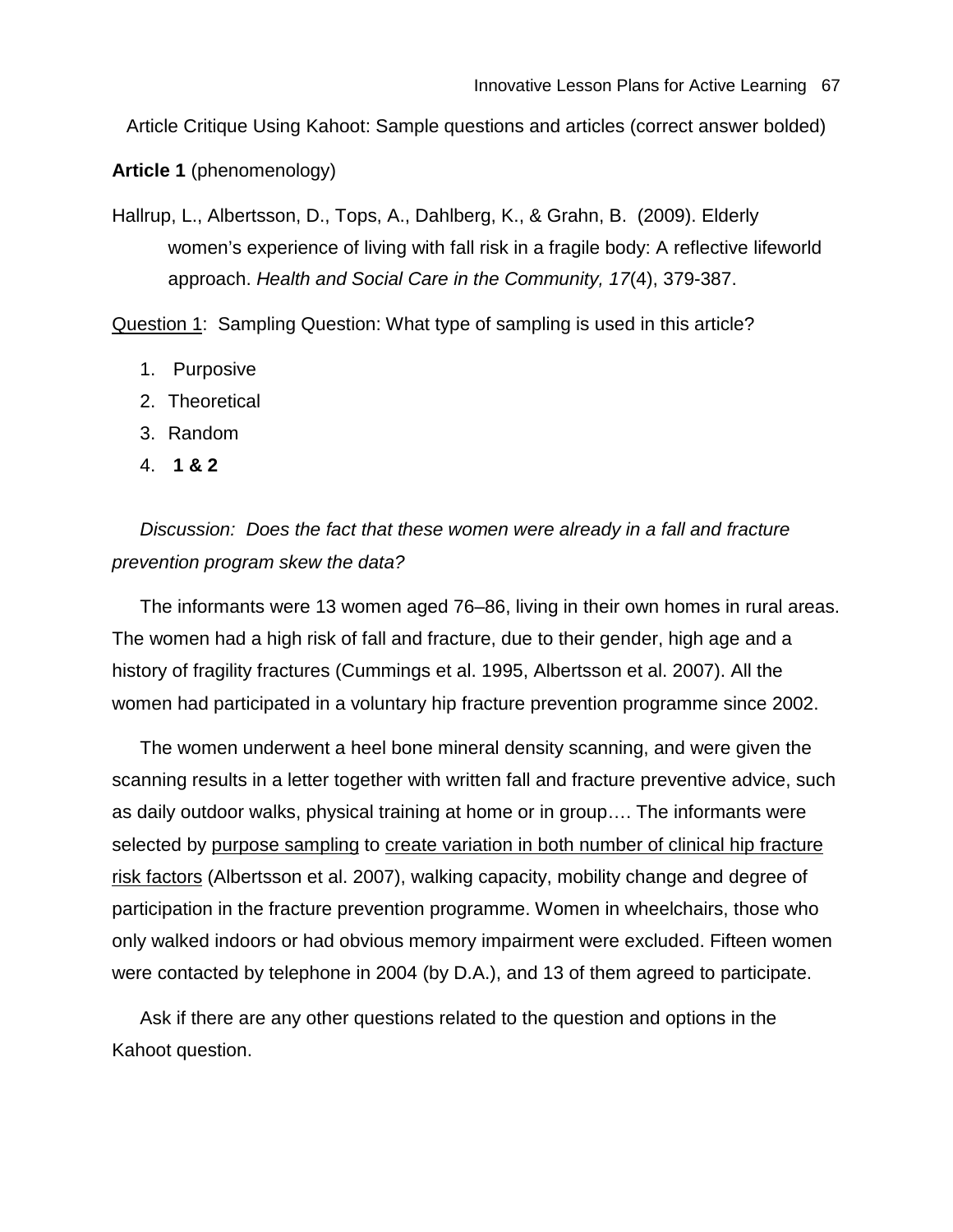Question 2: True or False: A reflective lifeworld approach is appropriate for this study.

## **TRUE**

*Discussion*: Reflective lifeworld research illustrates the world as experienced prior to any theories devised to explain it (Dahlberg et al. 2001). The lifeworld is to be investigated in its own terms, without reference to any external criteria of 'how it is' (Ashworth 1996).

Question 3: How is sampling in a qualitative different from a quantitative study?

- 1. Random & large sample size
- 2. **Known to researcher, small sample size**
- 3. Multiple sites and random
- 4. Single site and not known to researcher

*Discussion:* Difference from quantitative includes small size, from one site, no randomization. Ask why additional information about sample provided? (Transferability)

Also discuss why sampling is different in qualitative and quantitative studies, and how that impacts critiquing the studies.

## **Article 2** (grounded theory)

McMillan, L., Booth, J., Currie, K., & Howe, T. (2014). "Balancing risk" after fallinduced hip fracture: The older person's need for information*. International Journal of Older People Nursing, 9*(4), 249-257.

Question 4: True or False: The tables and graphs in this study make this a mixed method study. **FALSE** 

*Discussion: what are the characteristics of a mixed method study? What are the advantages and disadvantages of a mixed method study?*